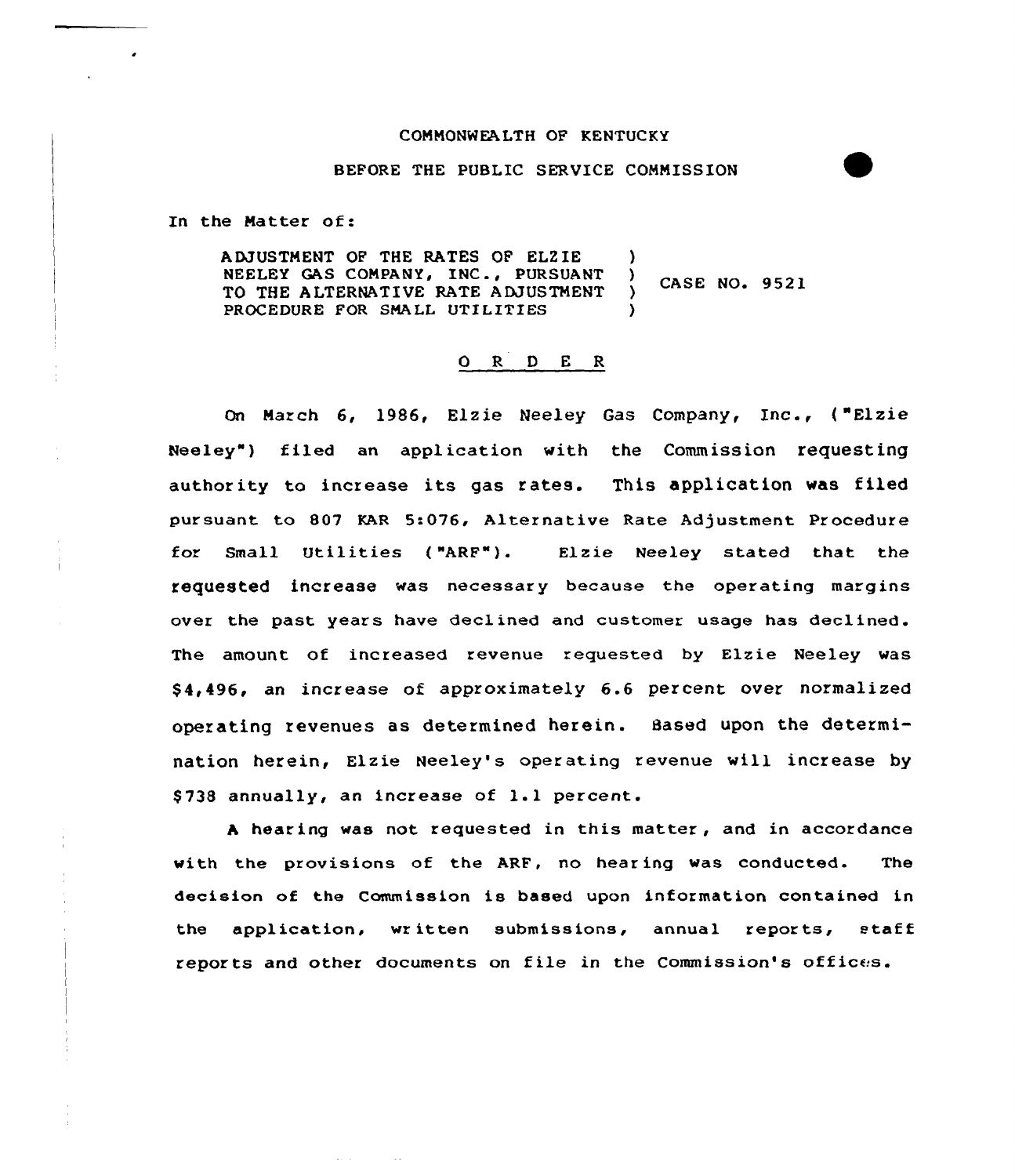## **COMMENTARY**

Elzie Neeley operates as <sup>a</sup> public utility providing gas service to 80 residential customers in the town of Prestonsburg, Kentucky.

#### TEST PERIOD

Elzie Neeley proposed and the Commission has accepted the 12 month period ending December 31, 1985, as the test period for determining the reasonableness of the proposed rates. In using the historical test period, the Commission has given full consider ation to appr opr iate known and measur able changes.

## Staff Audit Report Adjustments

Xn the course of its investigation in this case, the Commission staff performed a limited audit to verify reported test-year expenses and determine what accounting or classification changes might be appropriate. The Commission's objective was to substantially reduce the need for written data xequests, thus reducing the expense to Elzie Neeley. The staff audit repoxt of Elzie Neeley's financial operations for the calendar year 1985 was filed as a part of the record in this case on June 9, 1986.

Elzie Neeley filed no comments regarding the staff audit xeport. The Commission hereby adopts the findings of that report to be used for rate-making purposes herein.

The Commission has made additional adjustments to the test year, as determined in the audit report, based upon the following findings of fact to reflect more normal and cuxrent operating  $conditions:$ 

 $-2-$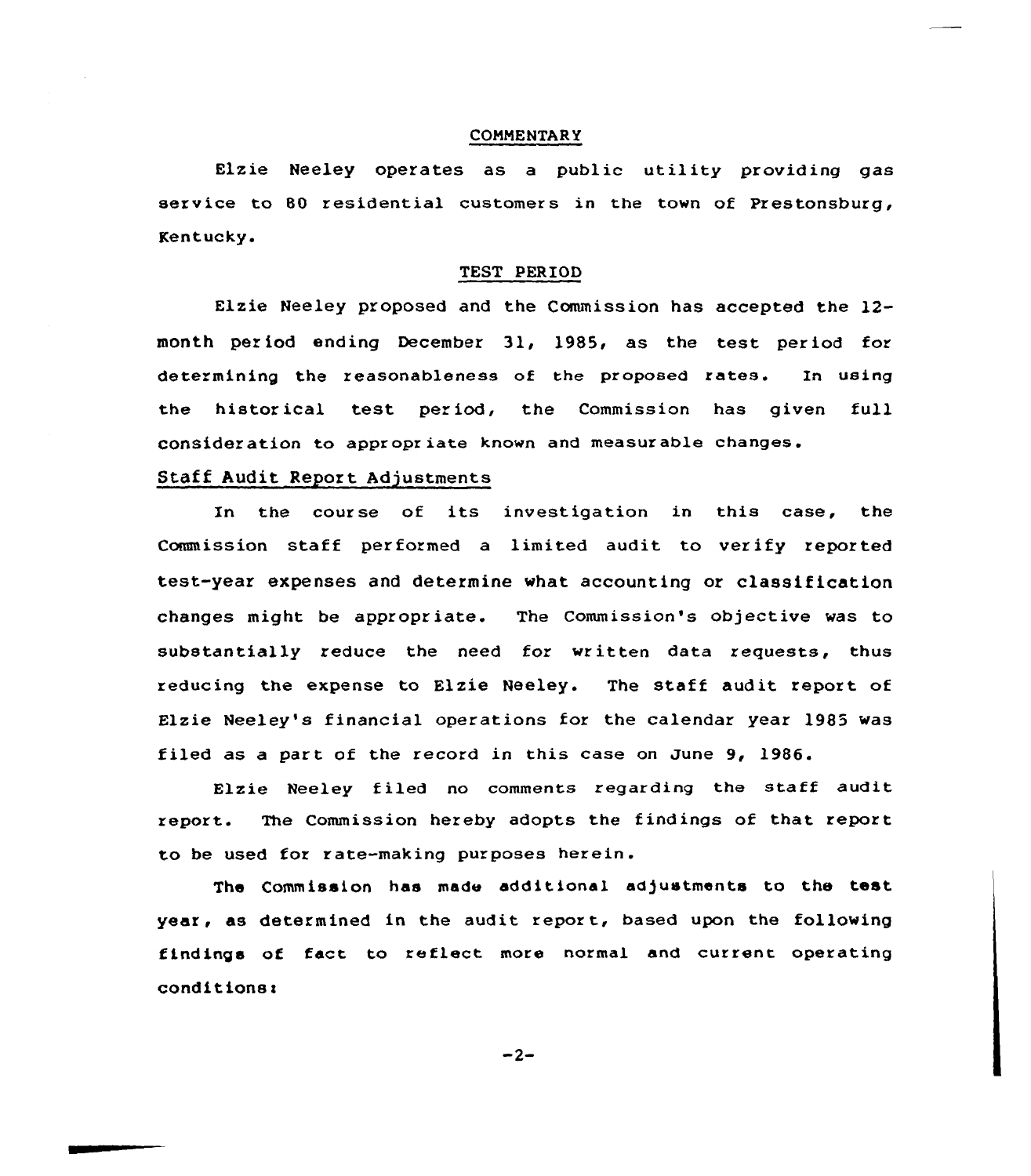### VA LUAT ION

## Net Investment

Elzie Neeley proposed a net investment rate base of \$21,439. The Commission has adopted Elzie Neeley's proposed net investment rate base with the following modifications:

Net investment rate base has been increased by \$812 to reflect the findings in the audit report of the capitalization of an odormeter at \$326, and a relief valve costing \$486.

Working capital of 1/8 of operation and maintenance expenses, exclusive of depreciation, taxes and other deductions, has been calculated based upon the adjusted pro forma operation and maintenance expenses found reasonable herein.

With these adjustments, Elzie Neeley's net investment rate base for rate-making purposes is as follows:

| Gas Utility Plant in Service | \$37,137 |
|------------------------------|----------|
| Add:                         |          |
| Capitalized Items            | 812      |
| Cash Working Capital         | 2,039    |
| Less:                        |          |
| Reserve for Depreciation     | 18,385   |
| Net Investment Rate Base     | \$21,603 |

# Normalized Sales Revenues

Elzie Neeley's normalized sales revenue for the test year, based on its most recent purchased Gas Adjustment 8546-U, was  $$66,652.$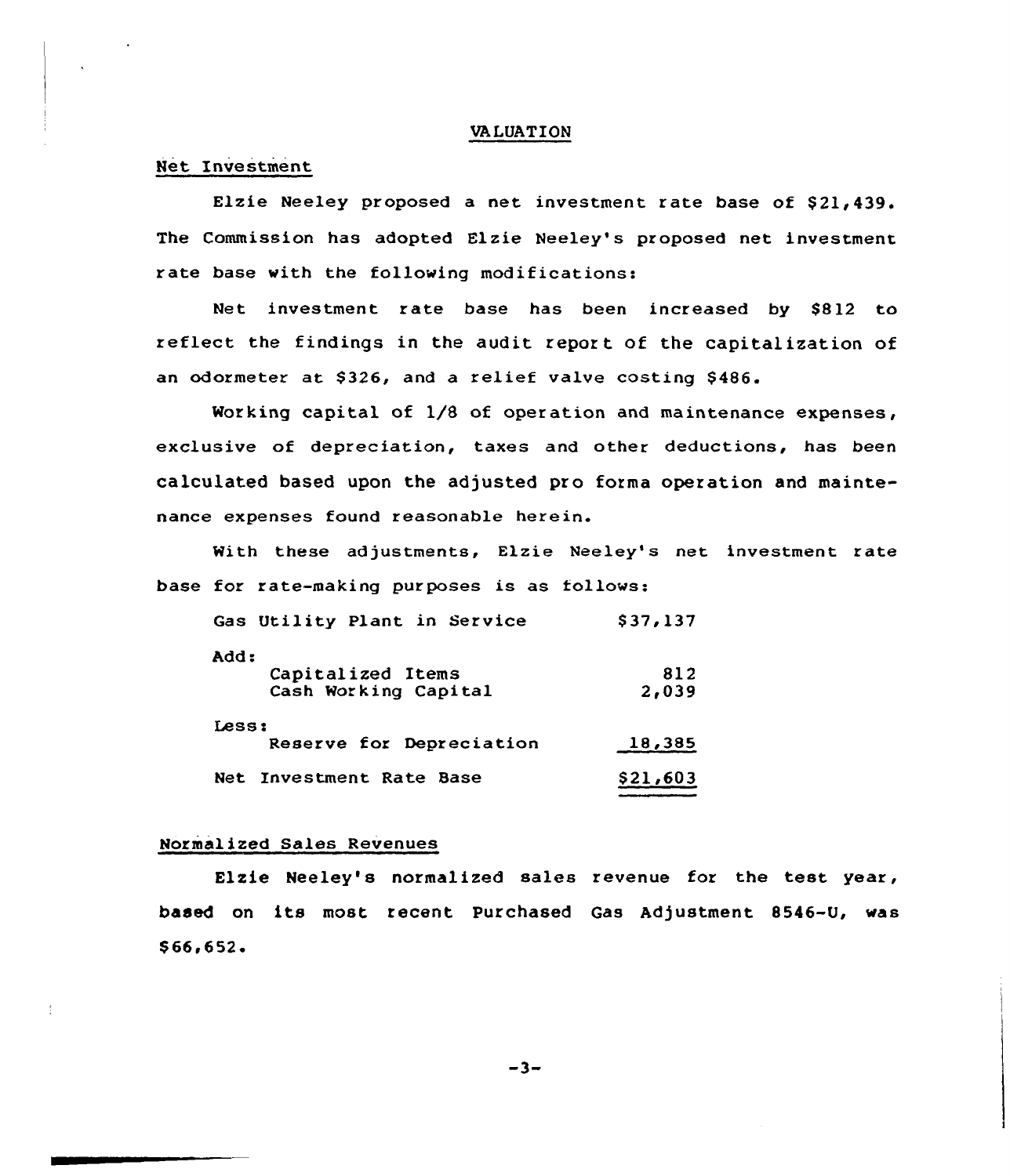## Gas Purchases

Elzie Neeley proposed that its purchased gas expense be based on a <sup>3</sup> percent line loss. According to Elzie Neeley's Annual Reports of 1983 and 1984, Elzie Neeley experienced a line loss of approximately .2 percent in 1983 and a net line gain of .4 percent in 1984. The staff audit report of the 1985 test year in this case shows adjusted gas purchases of 10,909 Ncf which coinpares to sales of 10,863 Ncf for a line loss of .4 percent during the test period.

The Commission is of the opinion that the facts in this case do not support a 3 percent line loss allowance for rate-making purposes. Therefore, the Commission has determined purchased gas expense based on the actual test-period line loss and the blended cost of gas. Consequently, the Commission has reduced test-period purchased gas expense by \$1,822 to 848,043 annually.

## Rate Case Expenses

Elzie Neeley proposed \$1,000 annually in rate case expenses. Elzie Neeley's most recent rate case was concluded in November 1982. From the interval between rate cases it appears that Elzie Neeley's revenues and costs are relatively stable. Additionally, it appears unreasonable to allow full cost recovery of rate case expenses based on a single year's anortization. Instead, the Commission has determined, based on a 3-year amortization period, that \$333 is a reasonable annual expense for rate case expenses in this instance. Therefore, the Commission has increased testperiod rate case expense by \$333 annually.

 $-4-$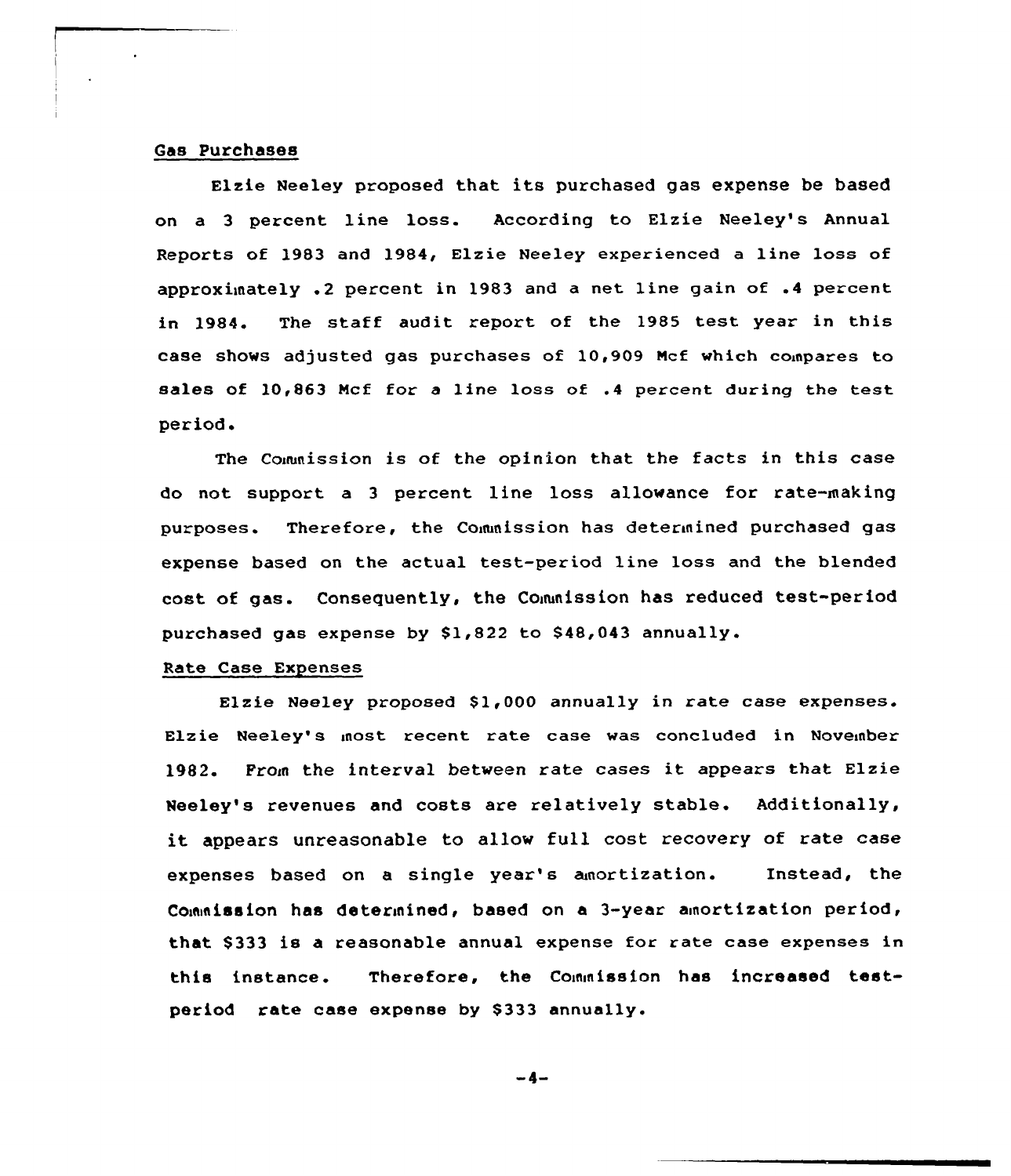### Depreciation Expense

The audit report of June 9, 1986, calculated depreciation on certain assets as of their in-service dates. This calculation for accounting purposes understated depreciation expense since depreciation on some assets was not based on a full year's depreciation. The Commission has redetermined depreciation expense based on a complete year's normally expected depreciation and has increased depreciation expense by S598 annually.

## Income Taxes

Elzie Neeley proposed \$536 annually in income tax expense for rate-making purposes based upon the proposed amount of return on net investment rate base. Elzie Neeley made no adjustments to net investment rate base for deferred tax credits, nor did it account for the deductibility of interest expense. Elzie Neeley also made no determination of investment tax credits. Elzie Neeley is a Sub-Chapter S corporation for income taxes purposes.

The reason for allowing income tax expense for rate-making purposes is to provide an adequate after-tax rate of return to the corporation because it is this return which investors evaluate according to their own economic circumstances to include tax considerations. Therefore, income taxes are allowed for ratemaking purposes to provide an after tax return available for dividend distr ibution to the shareholder . The shareholder pays income taxes based upon individual tax circumstances. Since income taxes are not levied at the corporate level in the case of a Sub-Chapter S corporation, the return on net investment rate base is available to be distributed on an after tax basis.

 $-5-$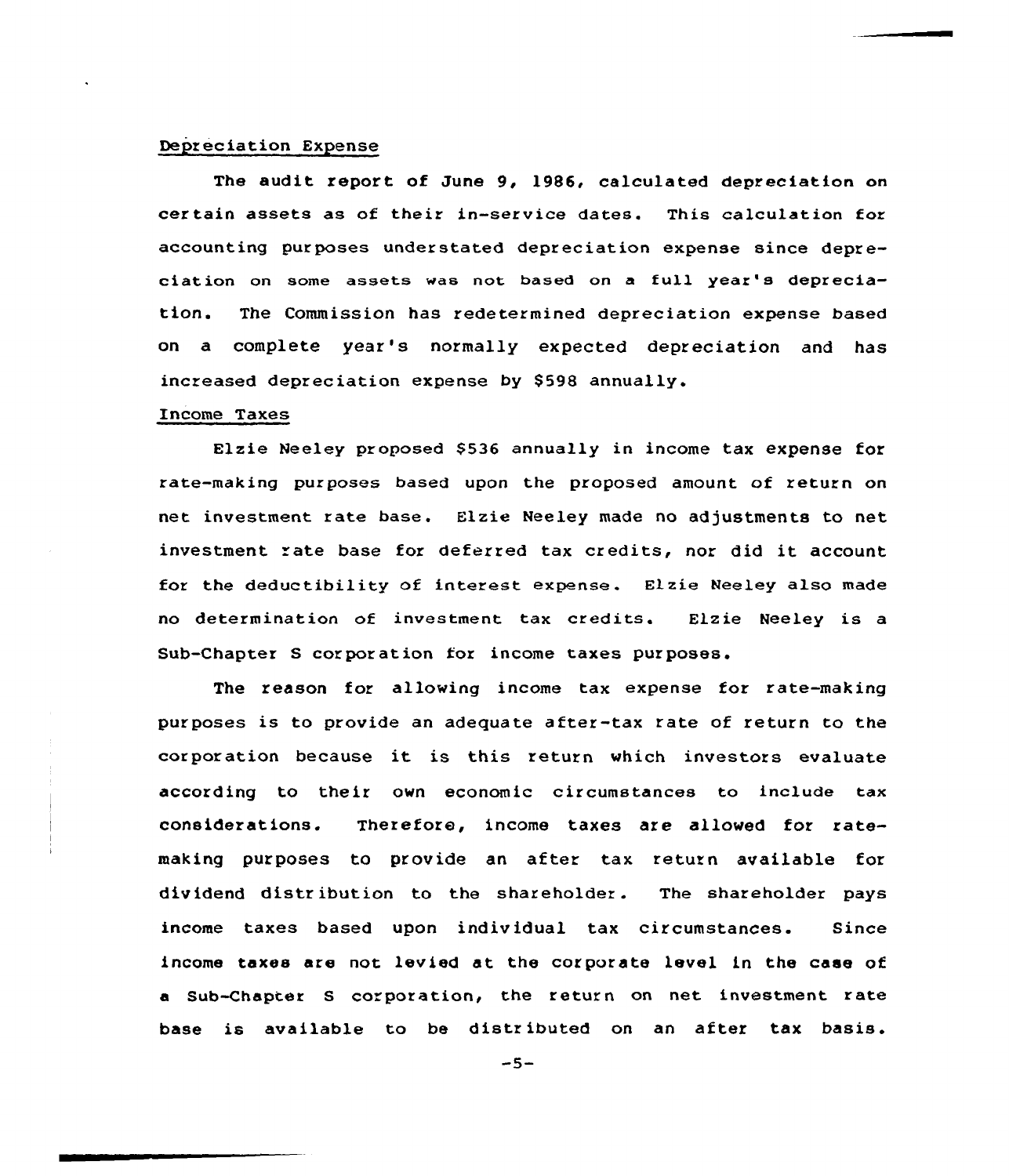Therefore, the Commission has disallowed the pr oposed income tax expense for r ate-mak ing pur poses.

The Commission, after consideration of all pro forma adjustments and applicable income tax effects, has determined Elzie Neeley's adjusted operating results to be as follows:

|                    | Test Year<br>Per Audit | Adjustments              | Test Year<br>Adjusted |
|--------------------|------------------------|--------------------------|-----------------------|
| Operating Revenues | \$73,745               | $$<\,4,769$              | \$68,976              |
| Operating Expenses | 71,217                 | $\langle 3, 663 \rangle$ | 67,554                |
| Operating Income   | $\overline{2,528}$     | $\overline{21,1065}$     | 1,422                 |
| Interest Expense   | $-0-$                  | 440                      | 440                   |
| Net Income         | \$2,528                | \$<1,546>                | 982                   |

#### RATE OP RETURN

Elzie Neeley requested a rate of return on net investment rate base of 10 percent. In its most recent case, Elzie Neeley was allowed a return of 13 percent. The requested return is consistent with the lowered returns allowed by the Commission since Elzie Neeley's last case in 1982 and, therefore, the Commission is of the opinion that, the requested return of 10 percent is <sup>a</sup> fair, just and reasonable rate of return on net. investment rate base in that it will allow Elzie Neeley to pay its operating expenses, service its debt, and provide <sup>a</sup> reasonable surplus for equity growth.

### REVENUE REQUIREMENTS

The Commiasion has determined that Elzie Neeley needs additional annual operating income of \$738 to produce an overall return on net investment rate base of 10 percent. To achieve this level of operating income, Elzie Neeley is entitled to increase

 $-6-$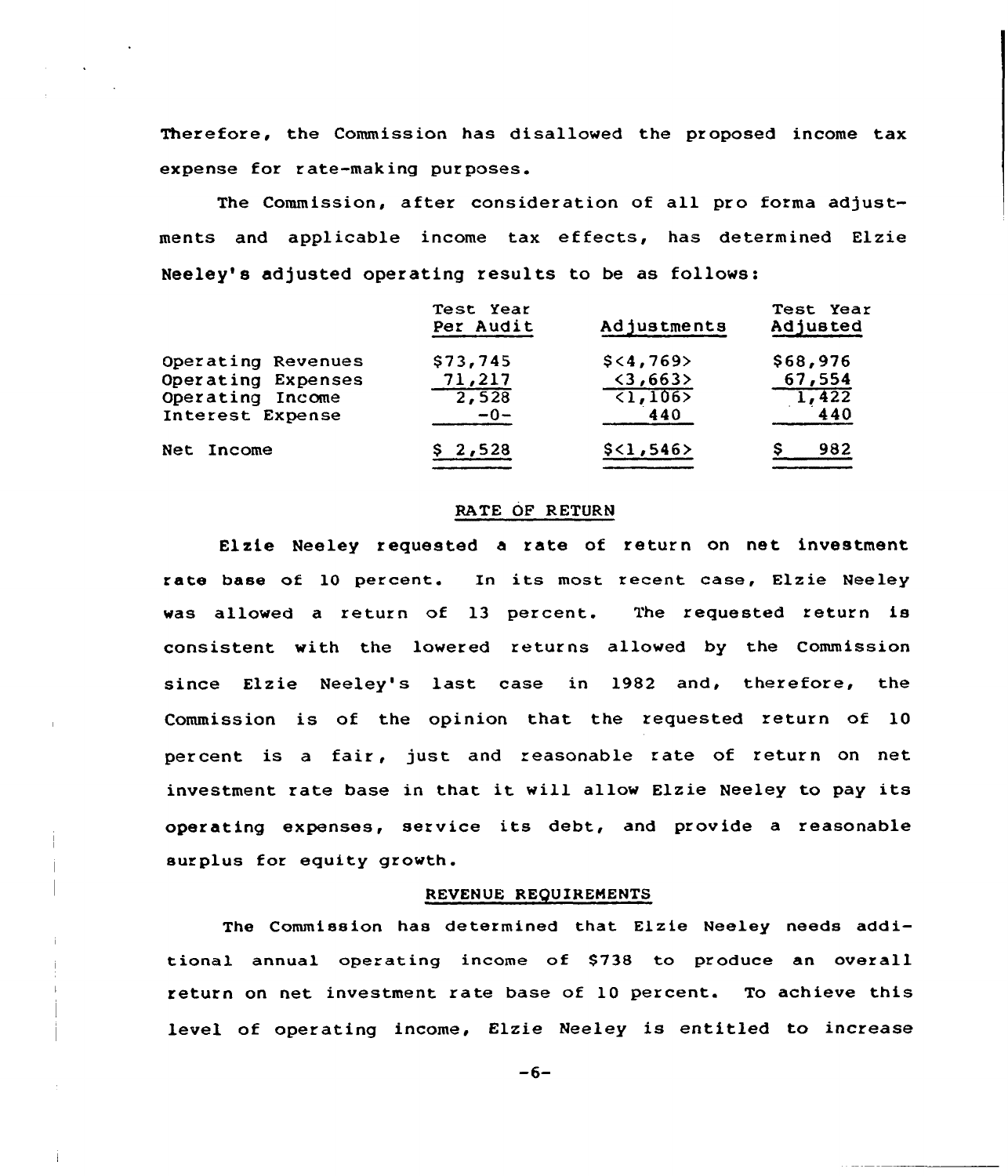its annual revenues by \$73& over normalized operating revenues as determined herein.

The rates and charges in Appendix <sup>A</sup> are designed to produce gross operating revenue, based upon the adjusted test year, of \$69, 714.

### FINDINGS AND ORDERS

The Commission, after examining the evidence of record and being advised, is of the opinion and finds that:

The proposed rates and charges are excessive and unrea-1. sonable and should be reduced.

The rates and charges in Appendix <sup>A</sup> are the fair, just  $2.$ and reasonable rates to be charged by Elzie Neeley.

IT IS THEREFORE ORDERED that:

1. The rates in Appendix <sup>A</sup> be and they hereby are approved for service rendered by Elzie Neeley on and after the date of this Order.

2. The rates proposed by Elzie Neeley be and they hereby are denied.

3. Within 30 days from the date of this Order Elzie Neeley shall file with the Commission its revised tariff sheets setting out the rates approved herein.

 $-7-$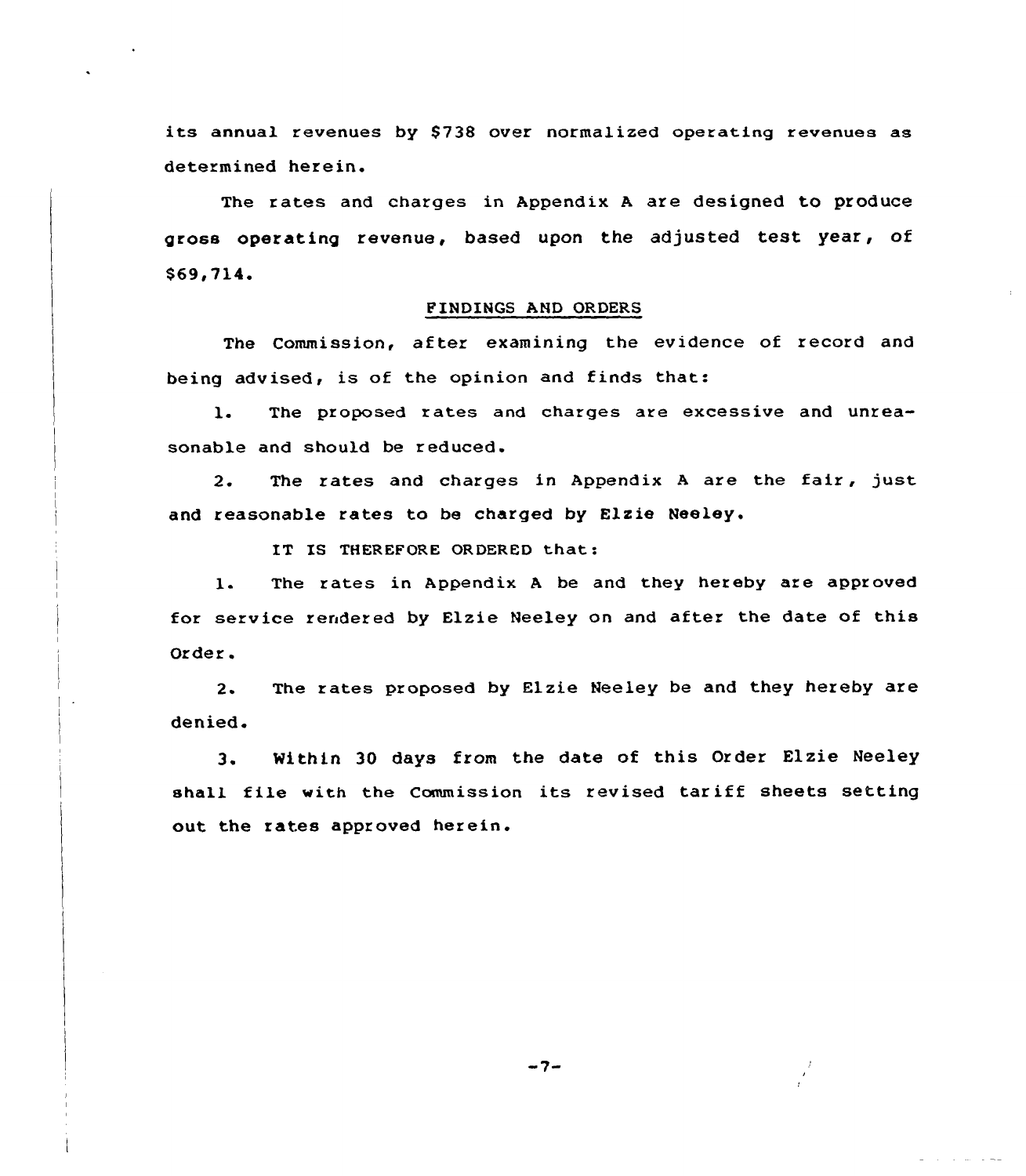Done at Frankfor t, Kentucky, this 28th day of July, 1986.

PUBLIC SERVICE COMMISSION

Richard D. Idemen Vice Chairman

Villellain

ATTEST:

Executive Director